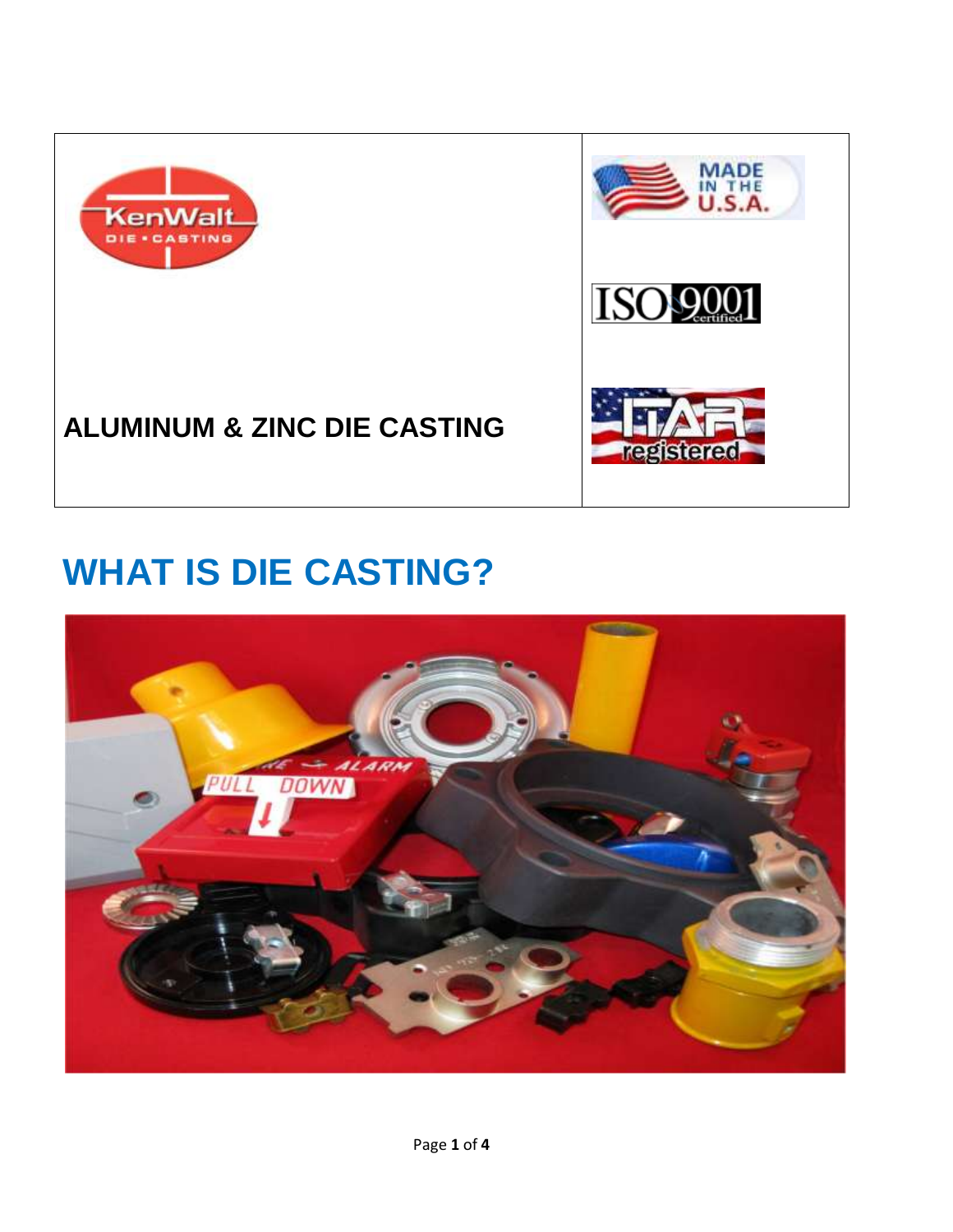#### **INTRODUCTION**

The die casting process is relatively simple to understand. It is often called high pressure die casting because both halves of a steel die are held closed together under high pressure. In the Aluminum Die Casting Process, molten aluminum alloy metal is poured into a steel cylinder. Inside the cylinder is a shot rod and shot piston. The molten metal is then pushed, or injected like a fluid in a syringe is injected through a needle, into the part designed cavities between the two steel die halves held together under high pressure. Hydraulic fluid under pressure pushes the piston and molten metal. The molten aluminum alloy metal is pushed until the cavities fill completely and is then held between the die halves under high pressure until it solidifies from liquid molten metal into a sold metal part. Modern die casters use computerized controls to control much of the die casting process. Advanced aluminum die casting companies use [Vacuum Die Casting](http://www.diecastingaluminum.com/casting-processes.html) to remove air from the cavities before the molten metal is injected. As a result, high-precision, high integrity, high-strength die cast parts are rapidly produced.

Some of the advantages of high pressure die casting are: low cost parts, high integrity pressure-tight castings, close-tolerances and dimensional control, part design and shape flexibility, reduced or eliminated secondary operations, smooth die cast surface finishes, and a wide variety of possible secondary finishes.

#### **HOW TO DETERMINE YOUR BEST OPTION**

The die casting process produces consistent, repeatable metal parts, faster, at much lower costs compared to other manufacturing methods, a wide range of both simple and complex shapes, close tolerances, die cast parts to finished dimensions, minimizes or eliminates extra costly operations.

Design and Process Engineers need solutions to their problems. An experienced die casting company that really knows the die casting process and can provide real solutions - [From Design to Finished](http://www.diecastingaluminum.com/casting-processes.html)  [Products](http://www.diecastingaluminum.com/casting-processes.html) - who understands the design and fit, form and function of parts, can provide expert part design development assistance and deliver high quality, high integrity, cost effective die cast parts consistently and on schedule.

The majority of die cast parts are made from aluminum die casting alloys. Zinc die casting alloys are very common as well. Other less common alloys include copper and magnesium, which are normally used only for specific applications. Aluminum die casting alloys offer excellent dimensional stability and a smooth surface finish, and many of its alloys are well suited to die casting. Most die cast parts are specified as replacements for machined parts or other casting methods, typically achieving significant cost savings through faster production and/or eliminating secondary operations such as milling, drilling and mechanical fastening.

#### **DIE CAST DESIGN FACTORS**

To obtain the maximum benefits from the die casting process, it's vital to communicate with the die cast design engineer as early as possible in part design and development. Part design can then be optimized and potential tooling and manufacturing issues can be prevented. An experienced die cast tool and die designer can help reduce premature wear and prolong die life by using optimum die steels and locating gates, runners, overflows and slides for maximum efficiency and minimum porosity.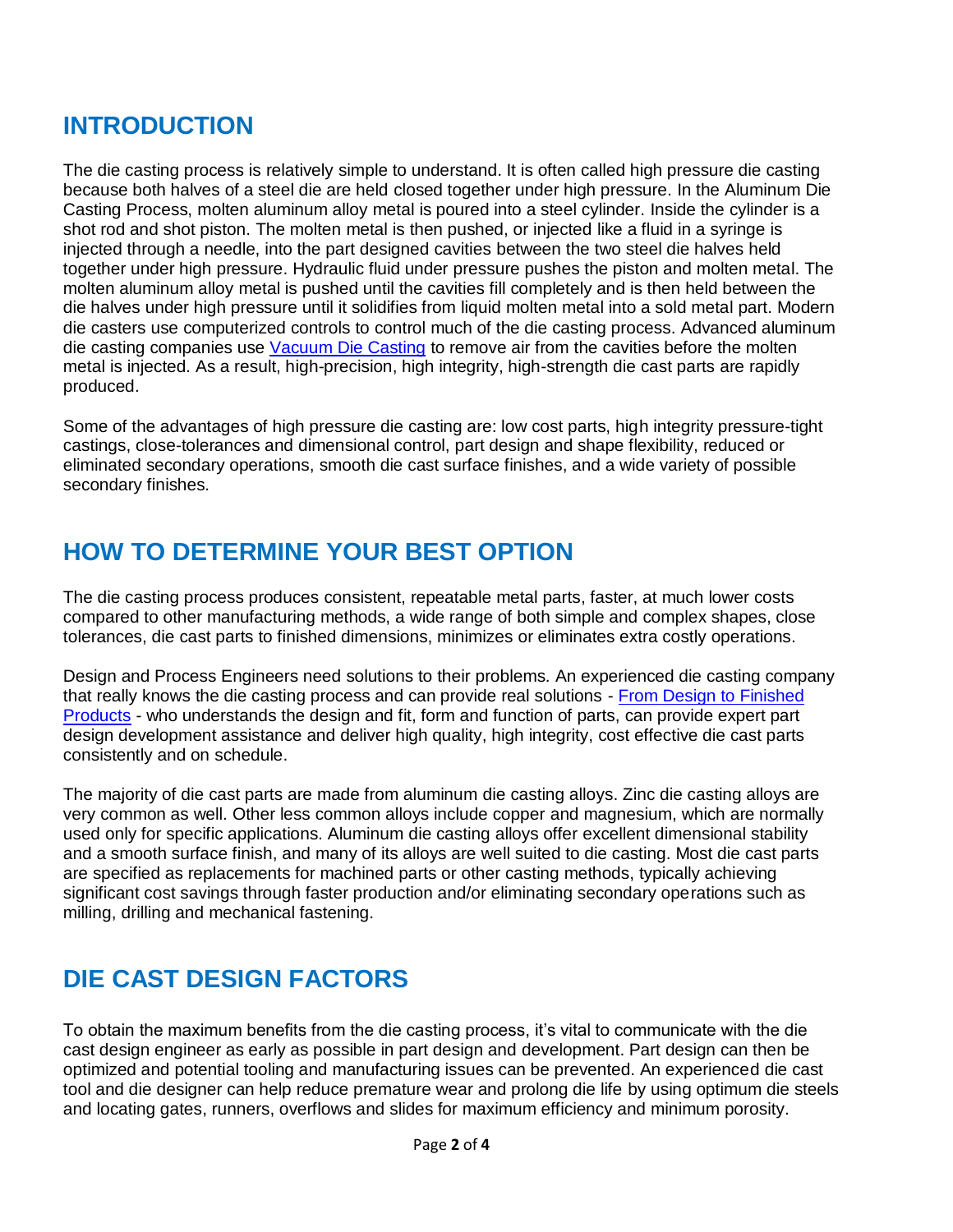An experienced die cast design engineer can also identify potential cost saving opportunities in the design of the part and tooling that may not be apparent to others. Such as part redesigns to reduce or eliminate sub-operations and related costs, coring holes to reduce machining costs, multi-cavity dies to produce multiple parts at a time and reduce part costs, family dies to make sets of parts at the same time, and replaceable inserts or slides to produce parts with similar geometries and reduce costs.

Here are some of the key factors in the [die casting design](http://www.diecastingaluminum.com/custom-castings.html) process:

**Custom Shapes:** Custom shapes can be easily produced and is one of the many benefits of designing parts to be die cast.

**Wall Thickness Dimensions:** Aluminum die castings can be produced with a minimum wall thickness of .060". Zinc die castings can be produced with even thinner walls. NADCA Die Casting Standard's minimum dimensional tolerances for aluminum and zinc die castings are typically +/- .005".

**Radii and Draft:** Sharp corners of a part can be difficult to produce and can cause metal shrinkage cracks or tears to occur. Insufficient draft on walls can cause difficulties as well. The solutions are simple. Design sufficient drafts on walls and radii on sharp corners to allow the molten metal unrestricted flow and the benefits become obvious after observing before and after results. It is important in the die casting design process to account for sufficient wall drafts and corner radii.

**Dimensional and Surface Finish Repeatability:** By nature, die casting delivers excellent dimensional and surface finish repeatability. But many end users have found that quality issues are a significant challenge when production is outsourced internationally as well as nationally. Engineering changes in particular can be difficult when dealing with an overseas supplier. In selecting a die caster, look for a stable die casting company with many years of experience, certification to ISO 9001 Quality Standards, and a proven record of producing high quality products.

**High and Low Volume:** Many die casting companies are unable to produce high volumes of castings. And of those that can, some are unable to consistently produce high quality castings. Die casting production rates are much faster than other casting methods, enabling high volume and low cost benefits.

**Large and Small Castings.** A professional and experienced die casting company that produces high quality die cast parts at competitive prices will have an experience team, an established quality control system, state-of-the-art equipment, is continuously improving processes and methods, and is willing to produce both large and small production volumes of both simple and complex part designs.

**Casting Strength:** In some applications, physical properties such as casting strength can be an issue. Depending on the die cast alloys used, die castings can be produced with very high strength characteristics. The design of the die cast part can make a big difference, such as adding radii to improve metal flow and ribs to improve strength as well. When even greater strength or durability is required for a part, inserts such as bearings or bushings can be cast into a die cast part to deliver the required physical properties and perhaps replace machined or fastened components. Helicoils are another proven option to increase the thread strength of tapped holes.

**Vacuum Die Casting:** Experienced and professional die casting companies use vacuum die casting equipment to consistently produce high quality, high integrity die cast parts that are solid and have minimal air entrapment. For such die casting companies, impregnation is unnecessary. For other die